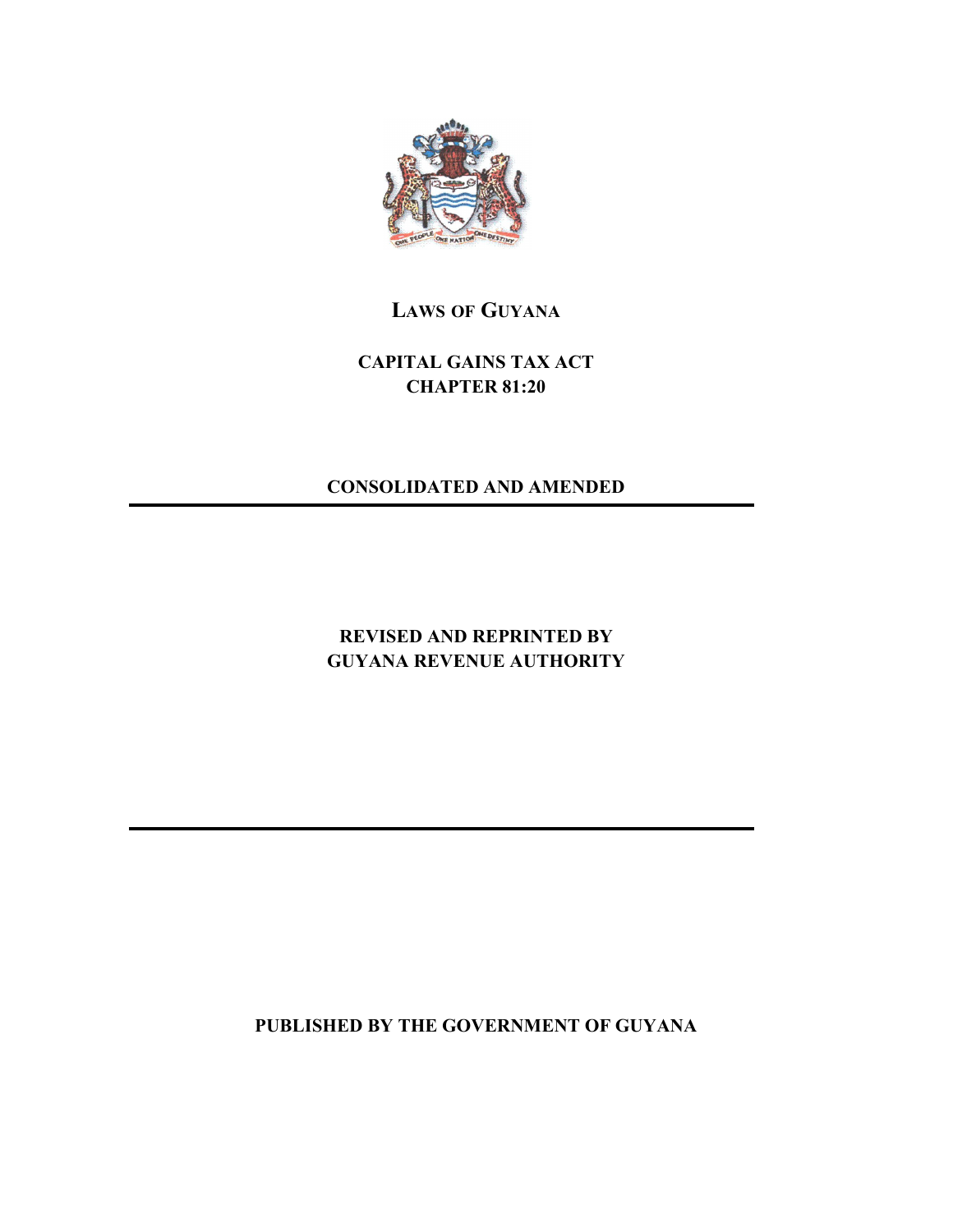## **LAWS OF GUYANA**

## **CAPITAL GAINS TAX ACT**

## **CHAPTER 81:20**

## **ACT OF 1966A**

#### **AMENDED BY**

of 1966 B

of 1967

of 1970

of 1983

of 1987

of 1989

of 1989

of 1991

of 1992

O 37 of 1992

of 1994

Revenue Authority Act 13 of 1996

of 2017

of 2019

of 2021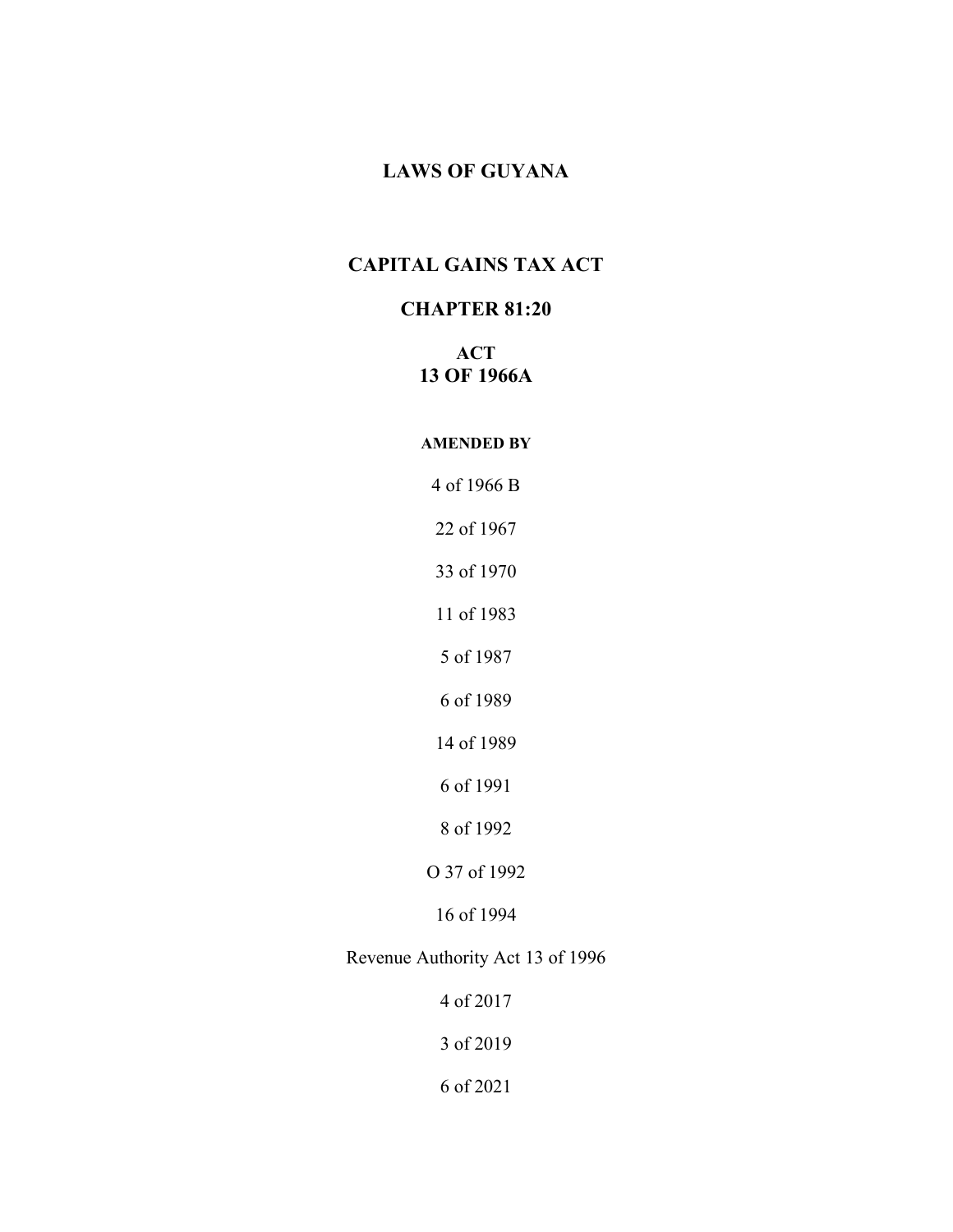# **CHAPTER 81:20**

## **CAPITAL GAINS TAX ACT**

## **ARRANGEMENT OF SECTIONS**

## **SECTION**

## **PART I PRELIMINARY**

- 1. Short title and commencement.
- 2. Interpretation.

## **PART II ADMINISTRATION**

- 3. Administration of the Act.
- 4. Official secrecy.

# **PART III PERSONS TO WHOM THIS ACT SHALL NOT APPLY**

5. Persons to whom this Act shall not apply.

## **PART IV**

## **BASIS OF ASSESSMENT AND IMPOSITION OF CAPITAL GAINS TAX**

- 6. Basis of assessment.
- 7. Special period of assessment.
- 7A. Special provisions regarding capital gains and capital losses.
- 8. Charge of capital gains tax.

## **PART V**

## **ASCERTAINMENT OF CAPITAL GAINS AND LOSSES**

- 9. Deductible expenditure.
- 10. Net capital loss carried forward.
- 11. Charge of wife's capital gains.

# **PART VI RATE OF CAPITAL GAINS TAX**

12. Rate of tax.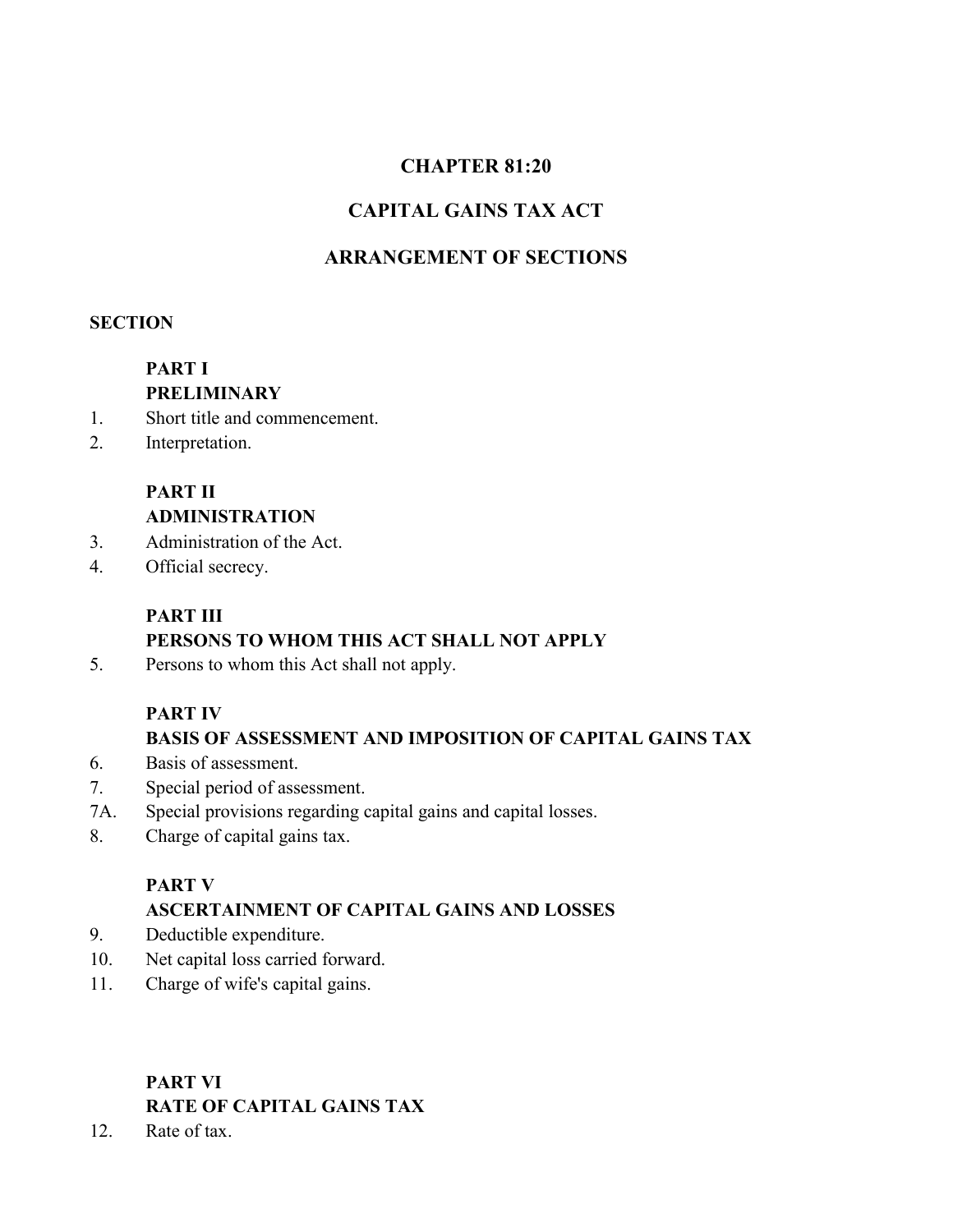13. Companies not entitled to deduct tax from dividends paid out of capital gains.

# **PART VII RETURNS, ASSESSMENTS, APPEALS, PAYMENT, RECOVERY AND PAYMENT AND OFFENCES**

- 14. Assessments, collection, appeals.
- 14A. Persons to estimate and pay tax.
- 15. Offence for failure to furnish returns and particulars.<br>16. Offences in relation to information required.
- 
- 17. Offence to obstruct Commissioner General.
- 18. Failure to keep records, books and accounts.
- 19. Offences in relation to partnerships.
- 20. Failure or neglect to perform certain acts.
- 21. Offence in relation to witnesses summoned before Board of Review.
- 22. Penalties for offences.
- 23. Penalty for making incorrect return.
- 24. False statements and returns.
- 25. Impeding or obstructing the Commissioner General or his officers.
- 26. Limitation for institution of proceedings.
- 27. Application of provisions of the Income Tax Act for the purposes of the capital gains tax.
- 27A Double Taxation Relief.
- 28. Power to make regulations.

## **FIRST SCHEDULE**

**Declaration of secrecy**

**SECOND SCHEDULE Provisions in Income Tax Act applicable**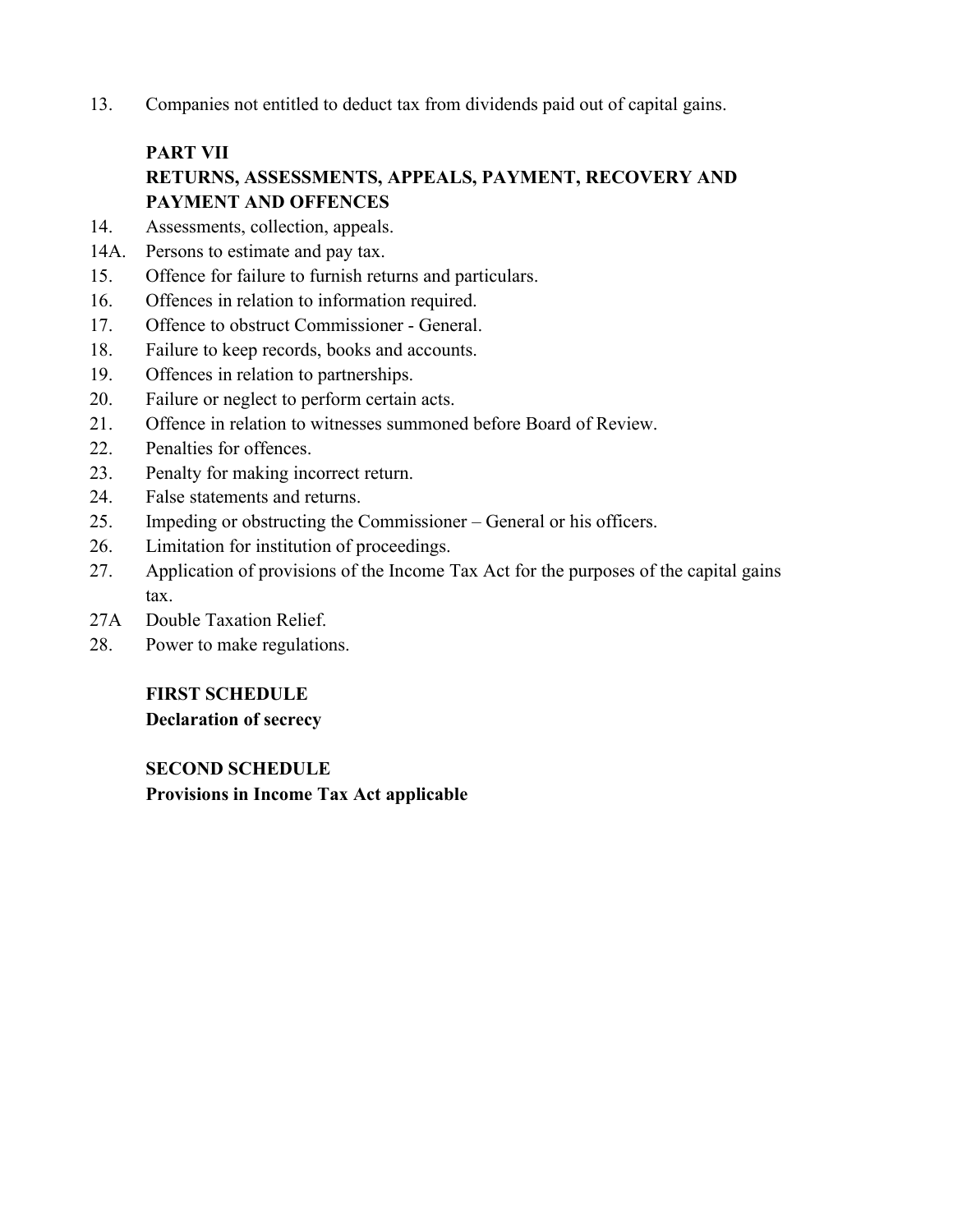## **CHAPTER 81:20 GUYANA CAPITAL GAINS TAX ACT** <sup>13</sup> of <sup>1966</sup> <sup>A</sup>

# **An Act to provide for the levy of taxes computed by reference to capital gains.**

## **(5th March, 1966)**

## **PART I PRELIMINARY**

| 1. | (1)                                                                                                                                                                                                                              |                               | This Act may be cited as the Capital Gains Tax Act.                                                                                                                                                                                                                                               | Short title and<br>commencement. |
|----|----------------------------------------------------------------------------------------------------------------------------------------------------------------------------------------------------------------------------------|-------------------------------|---------------------------------------------------------------------------------------------------------------------------------------------------------------------------------------------------------------------------------------------------------------------------------------------------|----------------------------------|
|    | (2)                                                                                                                                                                                                                              |                               | This Act shall be deemed to have come into operation with respect to<br>and from the year of assessment commencing on the 1st January, 1965.                                                                                                                                                      |                                  |
| 2. | In this $Act -$<br>"acquisition" with reference to property, means obtained by purchase, gift,<br>inheritance, or exchange, or in any other manner whatsoever and the word<br>"acquired" shall be construed accordingly;         | Interpretation<br>(4 of 2017) |                                                                                                                                                                                                                                                                                                   |                                  |
|    | "body of persons", "Commissioner – General", "company", "local<br>authority", "Minister", "person", "prescribed", "resident in Guyana"<br>have the meanings respectively assigned to these expressions by the<br>Income Tax Act; |                               |                                                                                                                                                                                                                                                                                                   | c. 81:01                         |
|    | "Commissioner" means the Commissioner – General charged with the<br>administration of the Income Tax Act;                                                                                                                        |                               |                                                                                                                                                                                                                                                                                                   | s. 8 (13 of 1996)<br>c. 81:01    |
|    |                                                                                                                                                                                                                                  | "capital gain"                |                                                                                                                                                                                                                                                                                                   |                                  |
|    |                                                                                                                                                                                                                                  | (a)                           | With reference to the capital gain of any person arising<br>from any change of ownership of property means the<br>amount by which the value of that property at the time<br>when such change of ownership occurs exceeds she cost<br>of acquisition or its value at the time when it was acquired | 11 of 1983<br>8 of 1992          |
|    |                                                                                                                                                                                                                                  |                               | by that person or the market value as at 1st January, 2011,<br>whichever is later;                                                                                                                                                                                                                | 4 of 2017                        |
|    |                                                                                                                                                                                                                                  | (b)                           | with reference to the capital gain of any person arising<br>from the surrender or relinquishment of any right or the                                                                                                                                                                              |                                  |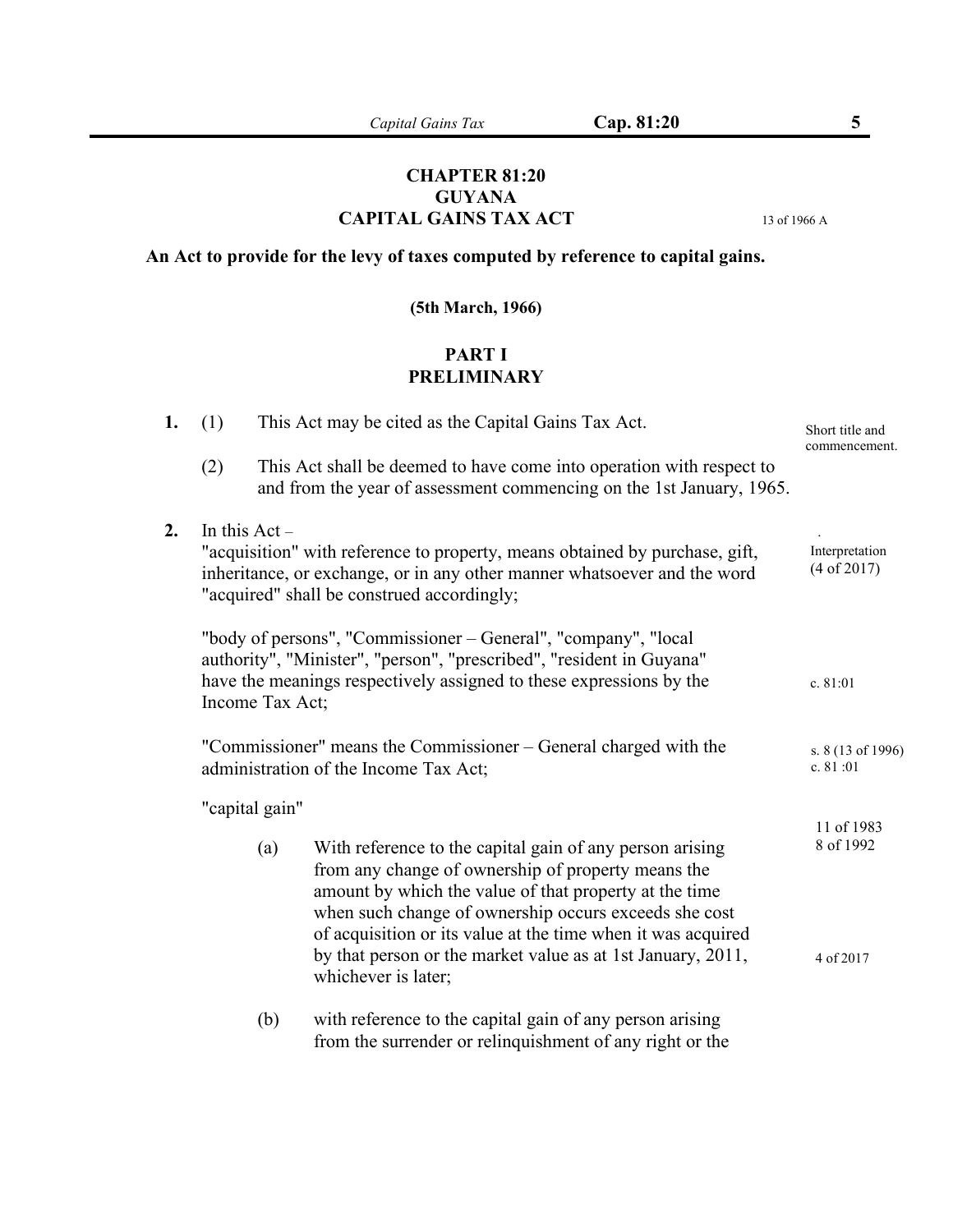transfer of some of the rights in any property, means, the value of the consideration for such surrender, relinquishment or transfer;

- (c) with reference to the capital gain of any person arising from the redemption of any shares, debentures, or other obligations, means, the amount by which the value of all property received by him in consequence of such redemption exceeds the cost of acquisition or its value at the time when it was acquired by that person or the market value as at 1st January, 2011, whichever is later;
- (d) with reference to the capital gain of any person arising from the dissolution of a business or the liquidation of a company, means the amount by which the value of all property received by him in consequence of such dissolution or liquidation exceeds the cost to him of his share of the capital in such business or company or the market value of his share of the capital in such business or company as at 1st January, 2011, whichever is later;
- (e) with reference to the capital gain arising from the amalgamation or merger of two or more companies, means, in the case of a shareholder of any of those companies, any money received by such shareholder in consequence of such amalgamation or merger, and in the case of any other person, the value of the consideration received by such other person for any transaction in connection with such amalgamation or merger;
- (f) with reference to the capital gain of any person arising from the formation of a company means the value of the consideration received by him for any transaction in connection with the formation of such company; and
- (g) with reference to the capital gain of any person arising from a transaction promoted by him without being party to it, means, the sum received by him as a commission or reward: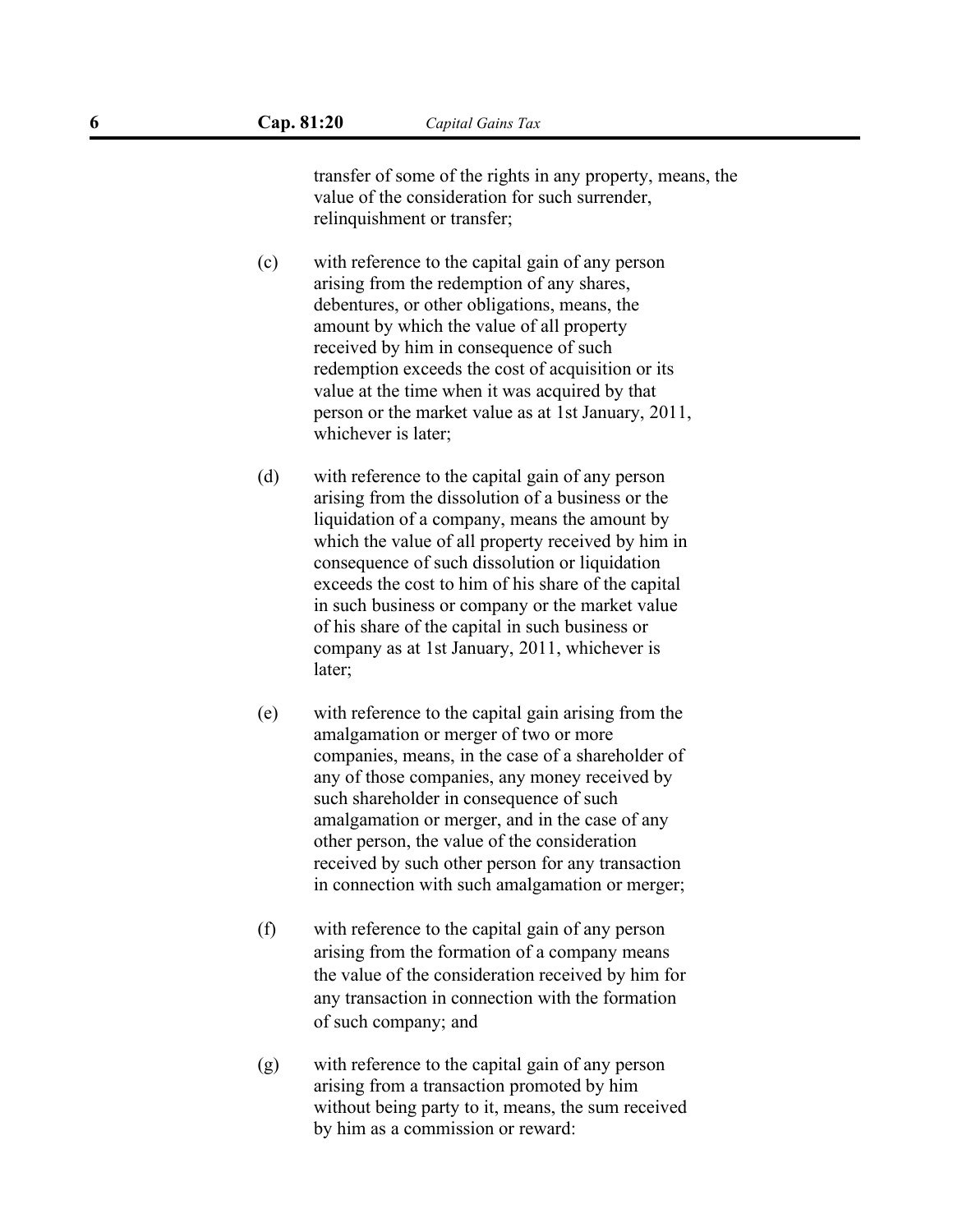|                  | <b>Provided</b> that in the case of any property in<br>respect of which an allowance was granted for initial,<br>annual or wear and tear allowance or for obsolescence<br>under the Income Tax (In Aid of Industry) Act or the<br>Income Tax Act, the capital gain in each case shall be<br>the amount by which the value of the consideration<br>received exceeds the cost of acquisition or the value<br>upon acquisition, as the case may be, of that property<br>less any initial, annual, wear and tear or obsolescence | 8 of 1992 |
|------------------|------------------------------------------------------------------------------------------------------------------------------------------------------------------------------------------------------------------------------------------------------------------------------------------------------------------------------------------------------------------------------------------------------------------------------------------------------------------------------------------------------------------------------|-----------|
|                  | allowance granted in respect of that property since<br>$1st$ January, 2011;                                                                                                                                                                                                                                                                                                                                                                                                                                                  | 4 of 2017 |
| "capital loss" - | 11 of 1983<br>8 of 1992                                                                                                                                                                                                                                                                                                                                                                                                                                                                                                      |           |
| (a)              | with reference to the capital loss of any person arising<br>from the change of ownership of any property, means,<br>the amount by which the value of that property at the<br>time when such change of ownership occurs is less than<br>the cost of acquisition of that property by that person or<br>the market value as at 1st January, 2011, whichever is                                                                                                                                                                  | 4 of 2017 |
|                  | later;                                                                                                                                                                                                                                                                                                                                                                                                                                                                                                                       |           |
| (b)              | with reference to the capital loss of any person arising<br>from the redemption of any shares, debentures or other<br>obligations, means, the amount by which the value of all<br>property received by him in consequence of such<br>redemption is less than the cost to him of that which is<br>redeemed or the market value as at 1 <sup>st</sup> January, 2011,<br>whichever is later;                                                                                                                                    | 4 of 2017 |
| (c)              | with reference to the capital loss of any person arising<br>from the dissolution of a business or liquidation of a<br>company, means the amount by which the value of all<br>property received by him in consequence of such<br>dissolution or liquidation is less than the cost to him of<br>his share of the capital in such business or company or<br>the market value as at $1st$ January, 2011, whichever is<br>later.                                                                                                  | 4 of 2017 |
| (d)              | includes the amount of any irrecoverable debt which is                                                                                                                                                                                                                                                                                                                                                                                                                                                                       |           |
|                  | secured by a mortgage which is not treated as an<br>allowable deduction under the Income Tax Act:                                                                                                                                                                                                                                                                                                                                                                                                                            |           |
|                  | <b>Provided</b> that in the case of any property in respect                                                                                                                                                                                                                                                                                                                                                                                                                                                                  |           |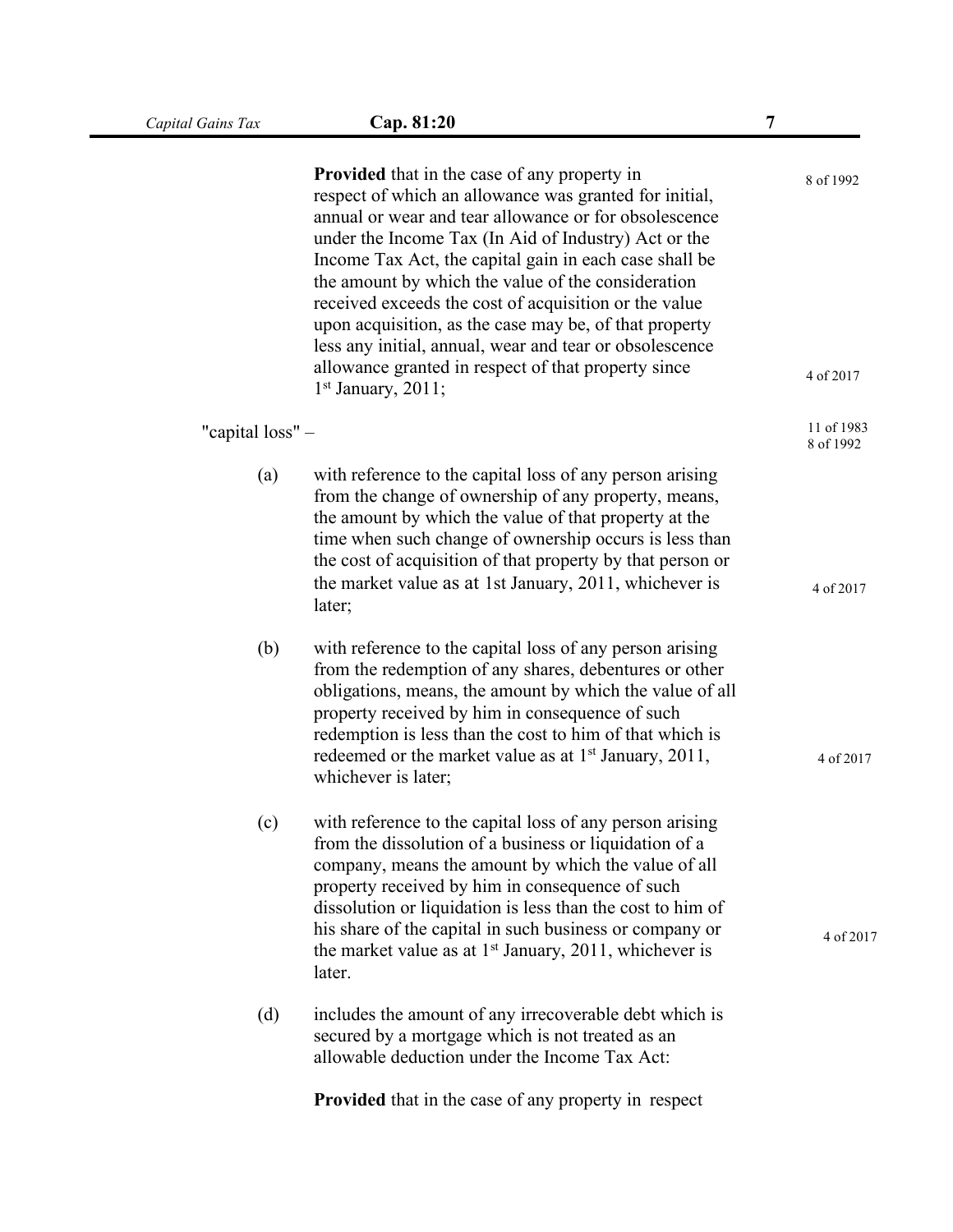|     | of which an allowance was granted for initial, annual or wear<br>and tear allowance or for obsolescence under the Income<br>c.81:02<br>(In Aid of Industry) Act or the Income Tax Act, the capital<br>c. 81:01<br>loss in each case shall be the amount by which the value of<br>the consideration received is less than the cost of acquisition<br>of that property reduced by the amount of the allowance<br>granted in respect of initial, annual, wear and tear or<br>4 of 2017<br>obsolescence allowance on this property since 1 <sup>st</sup> January, 2011; |           |  |
|-----|---------------------------------------------------------------------------------------------------------------------------------------------------------------------------------------------------------------------------------------------------------------------------------------------------------------------------------------------------------------------------------------------------------------------------------------------------------------------------------------------------------------------------------------------------------------------|-----------|--|
|     | "change of ownership" in the context of the definition of "capital"<br>gain" or "capital loss" does not include -                                                                                                                                                                                                                                                                                                                                                                                                                                                   | 8 of 1992 |  |
| (a) | the sale to a customer of any property held by the<br>vendor primarily for sale to customers in the<br>ordinary course of his trade or business;                                                                                                                                                                                                                                                                                                                                                                                                                    |           |  |
| (b) | the passing of any property subject to a trust from<br>the trustee to any beneficiary under the trust;                                                                                                                                                                                                                                                                                                                                                                                                                                                              |           |  |
| (c) | the passing of any property belonging to the estate<br>of a deceased person from the executor or<br>administrator of the estate, as the case may be, to<br>any beneficiary of the deceased;                                                                                                                                                                                                                                                                                                                                                                         |           |  |
| (d) | the sale of household furniture, jewelry and works<br>of art of the vendor where he value of such<br>property in the aggregate is less than five<br>thousand dollars in anyone year; and                                                                                                                                                                                                                                                                                                                                                                            |           |  |
| (e) | the realisation of a liquidator of the assets of a<br>company in liquidation for the purpose of the<br>dissolution of the company and return of the<br>proceeds of the realisation to the shareholders of<br>the company;                                                                                                                                                                                                                                                                                                                                           |           |  |

"market value" means the price which could reasonably have been obtained for that property in the open market on the date on which it was acquired;

"net capital gain" in respect of any year of assessment, means the excess of the total capital gains, over the total capital losses in the year preceding the year of assessment;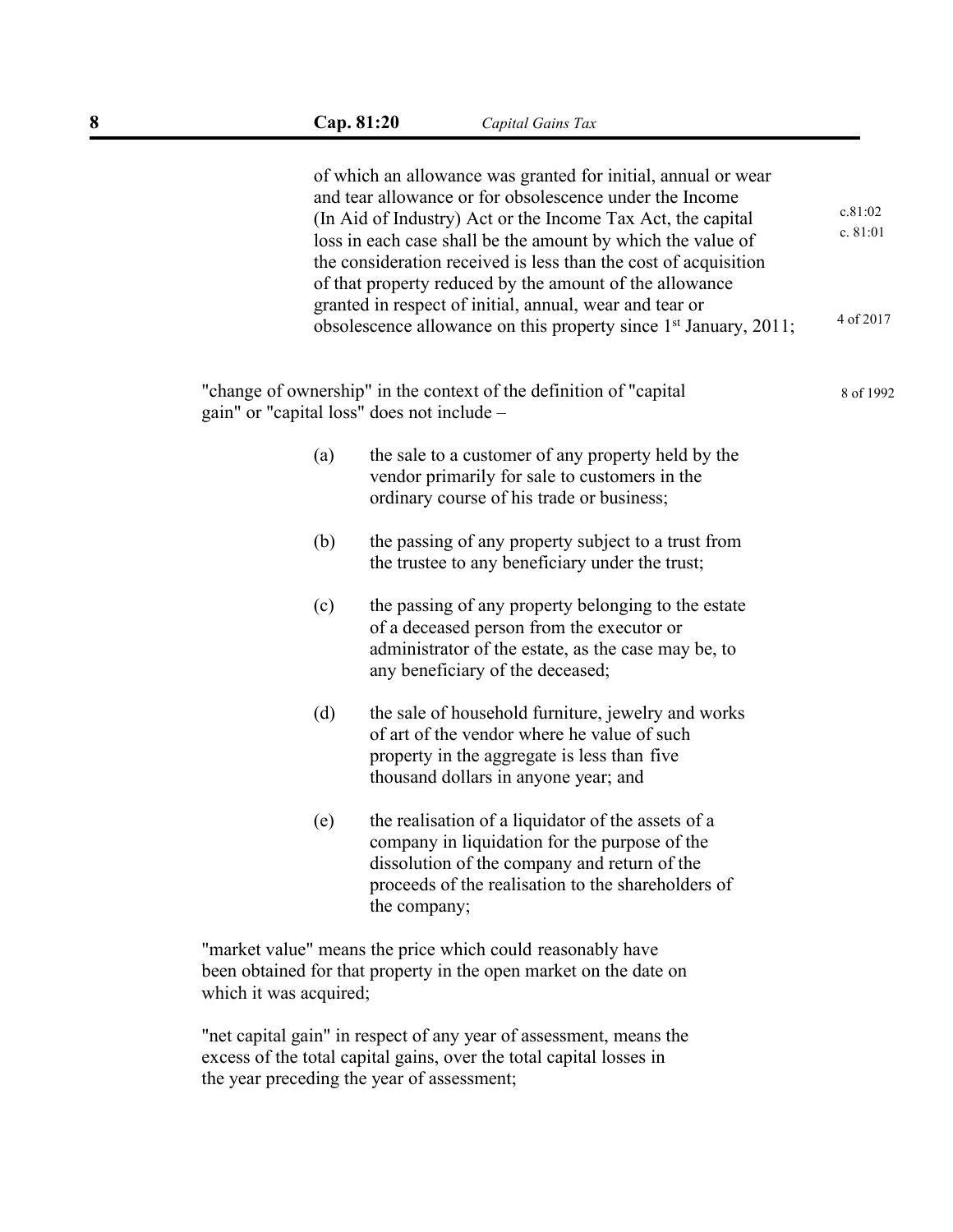"net capital loss" in respect of any year of assessment, means the excess of the total capital losses over the total capital gains in the year preceding the year of assessment;

"net chargeable capital gain" means the net capital gain in any year of assessment reduced by the amount of any net capital loss of previous years which is to be allowed as a set-off under this Act;

"property" includes immovable and movable property, rights of any kind, whether absolute, conditional or contingent and effects of any kind, situate or having their seat in Guyana or elsewhere;

"value" with reference to any property of consideration in the context of the definition of "capital gain" or "capital loss" shall be the market value at the time when the event took place;

"year of assessment" means the period of twelve months commencing on the 1st January, 1965, and each subsequent period of twelve months;

"year preceding the year of assessment" means the period of twelve months ending on the 31st December immediately prior to such year of assessment.

#### **PART II**

#### **ADMINISTRATION**

- 3. (1) This Act shall be administered by the Commissioner General and the officers and persons appointed for the due administration of the Income Tax Act.<br>(2) Any function conferred by this Act on the Commissioner - General
	- shall be exercised, as may be necessary, by any officer authorised by him, according as the Commissioner - General may direct and references in this Act to the Commissioner - General shall be construed accordingly.
- **4.** (1) Every person who has any official duty or is employed in the administration of this Act shall regard and deal with all documents, information, returns, assessment lists and copies of those lists, relating to the income or items of the income of any person, as secret and confidential, and shall make and subscribe before a magistrate a declaration in the form prescribed in the First Schedule.

Administration of the Act. s. 8 (13 of 1996)

c.81:01

First Schedule

Official secrecy.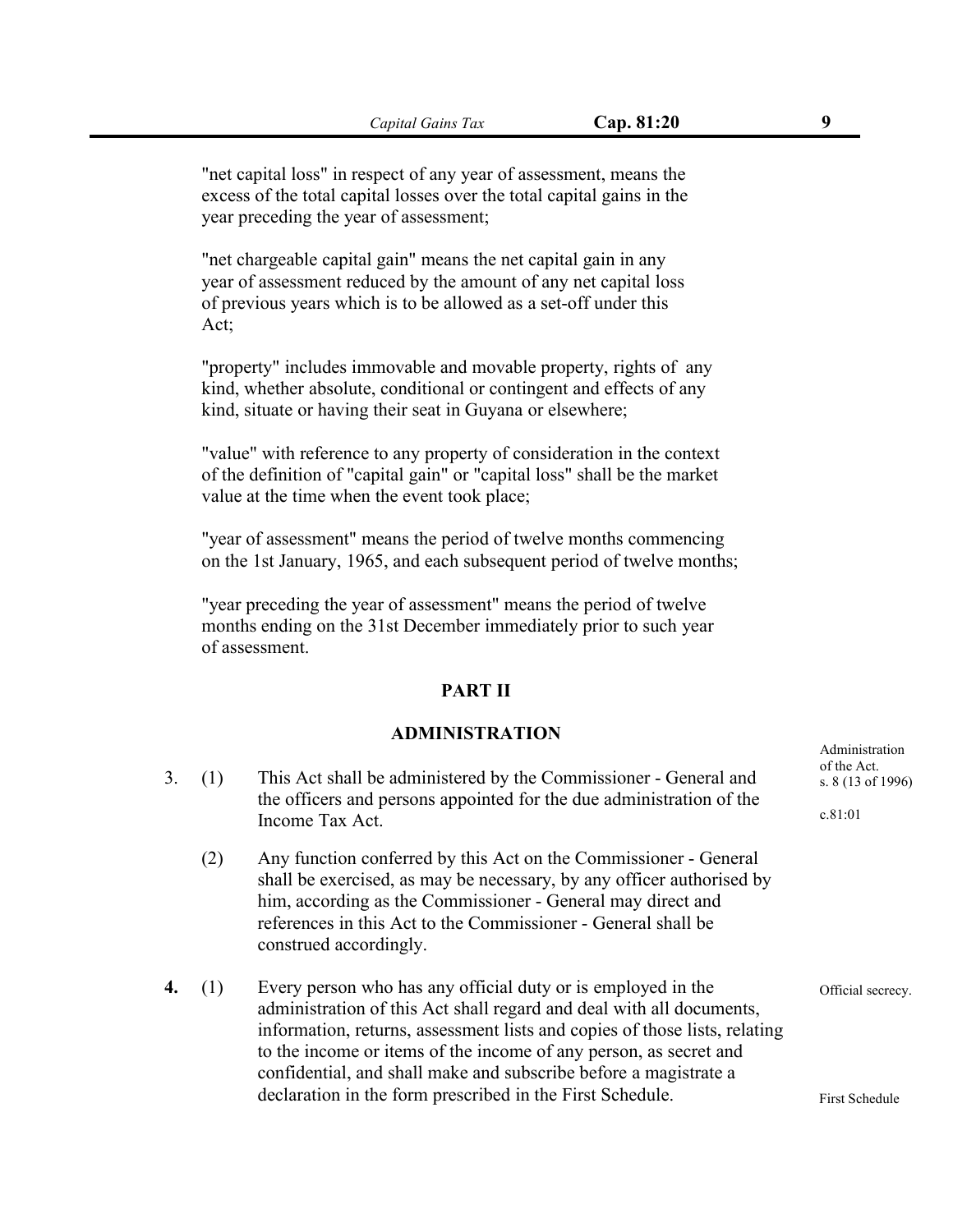- **Provided** that any person who has any official duty or is employed in the administration of the Income Tax Act and has taken and subscribed the declaration in accordance with the section 4(1) of that Act, shall be deemed to have taken and subscribed the Declaration as required by the foregoing provisions of this subsection. c. 81:01
	- (2) Every person having possession of or control over any documents, information, returns, or assessment lists or copies of those lists, Relating to the income or items of income of anyone who at any time communicates orattempts to communicate that information, or anything contained in the documents, returns, lists, or copies to any person –
		- (a) other than a person to whom he is authorised by the Minister to communicate it; or
		- (b) otherwise than for the purposes of this Act, is guilty of an offence.

#### **PARTT III**

#### **PERSONS TO WHOM THIS ACT SHALL NOT APPLY**

5. This Act does not apply to any of the persons exempt from the operation Persons to whom this of the Property Tax Act, by virtue of Section 6 of that Act.

#### **PART IV**

#### **BASIS OF ASSESSMENT AND IMPOSITION OF CAPITAL GAINS TAX**

**6.** (1) Subject to this Act, there shall be charged, levied and collected for each year of assessment a tax (to be called "the capital gains tax") upon the net chargeable capital gain of any person for the year immediately preceding the year of assessment:

> **Provided** that save as otherwise provided in section 7 A(11) where in any year preceding the year of assessment the net chargeable capital gain of any person does not exceed five hundred thousand dollars no tax shall be charged, levied or collected for that year of assessment.

(2) Notwithstanding any other provision of this Act,Capital Gains Tax is not payable on the gains arising from the sale of property used for private residence where the proceeds from the sale are used for the

Act does not apply. c.81:21

> Basis of<br>assessment. (3 of 2019)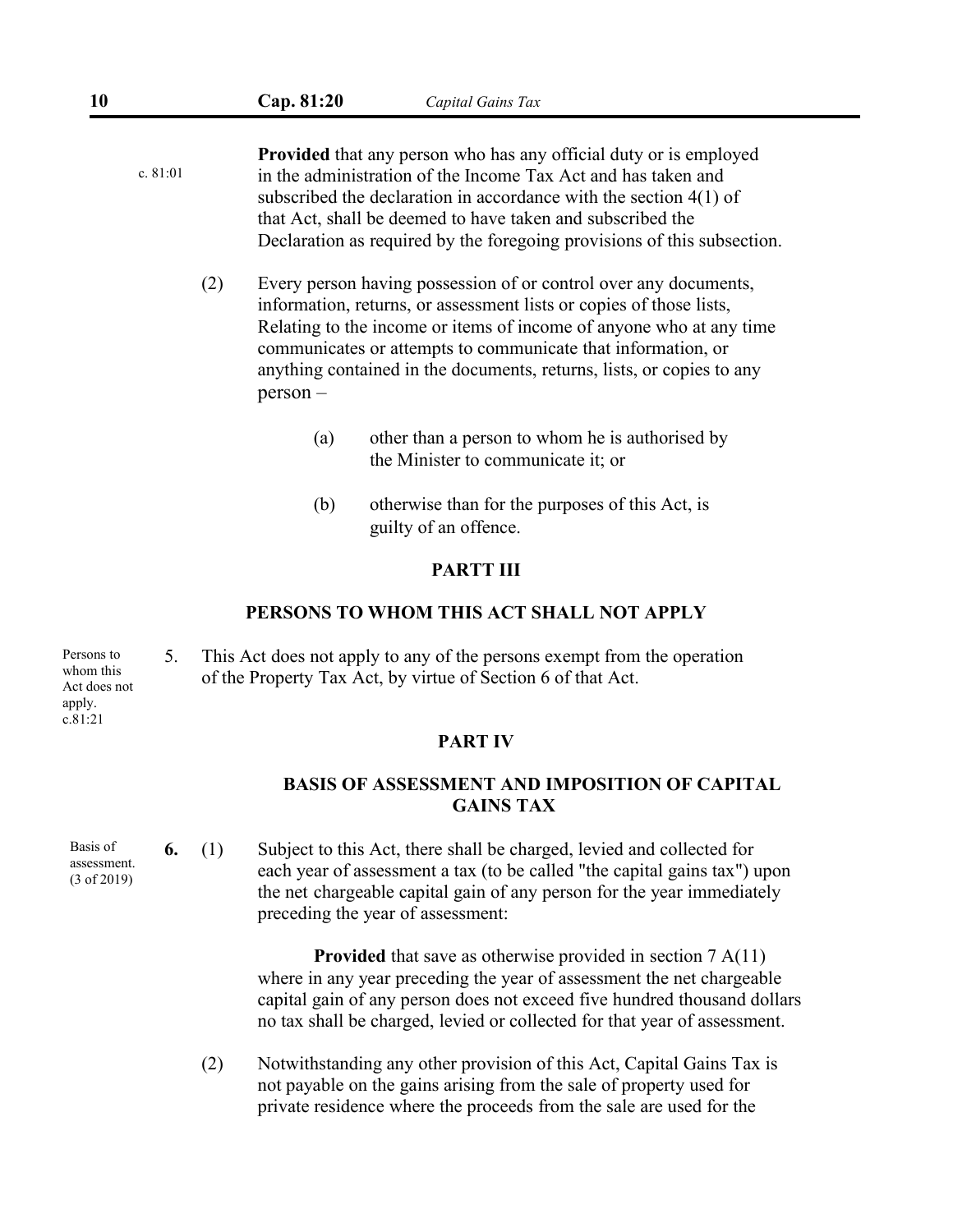purchase of a property for private residence of equal or greater value during the year of assessment or within sixty days of the end of the year in which the property is sold.

**7.** Where the Commissioner - General has permitted any person under section 12 of the Income Tax Act to compute the gains or profits from his trade or business for the purposes of the Income Tax Act upon the income of a year terminating on some day other than that immediately preceding any year of assessment, the Commissioner - General may permit the net capital gain of that person to be computed for the purposes of this Act upon the capital gains of the year terminating on that day in the year immediately preceding the year of assessment:

> **Provided** that where permission has been given for any year of assessment, capital gains tax shall be charged, levied and collected for each subsequent year upon the net capital gain for the full year terminating on the like date in the year immediately preceding the year of assessment subject to any such adjustment as in the opinion of the Commissioner - General may be just and reasonable.

- **7A**. (1) Where a capital gain or capital loss arises from the change of ownership of any property occurring on a donation of that property by its owner to any other person such capital gain or capital loss shall be deemed to be capital gain or a capital loss, as the case may be, of the donor.
	- (2) [deleted by No. 6 of 1991]
	- (3) A person's acquisition of property and the disposal of it to him shall for the purposes of this Act be deemed to be for a consideration equal to the market value of the property where he acquires the property otherwise than by way of a bargain made at arm's length and in particular where he acquires it by way of a gift or by way of distribution from a company in respect of shares in the company and where the Commissioner - General is dissatisfied with the amount of consideration stated for the disposal or acquisition of any such property, he may reject such consideration and substitute therefor the market value of a competent valuer.
	- (4) In relation to property forming part of the estate of a deceased person the personal representatives shall for the purposes of his Act be treated as being a single and continuing body of persons (distinct form the persons who may, from time to time,

Special period of assessment. c. 81:01 s. 8 (13 of 1996)

> s.8 (13 of 1996)

Special provisions regarding capital gains and capital losses [33 of 1970 6 of 1989 6 of 199l]

s. 8 (13 of 1996)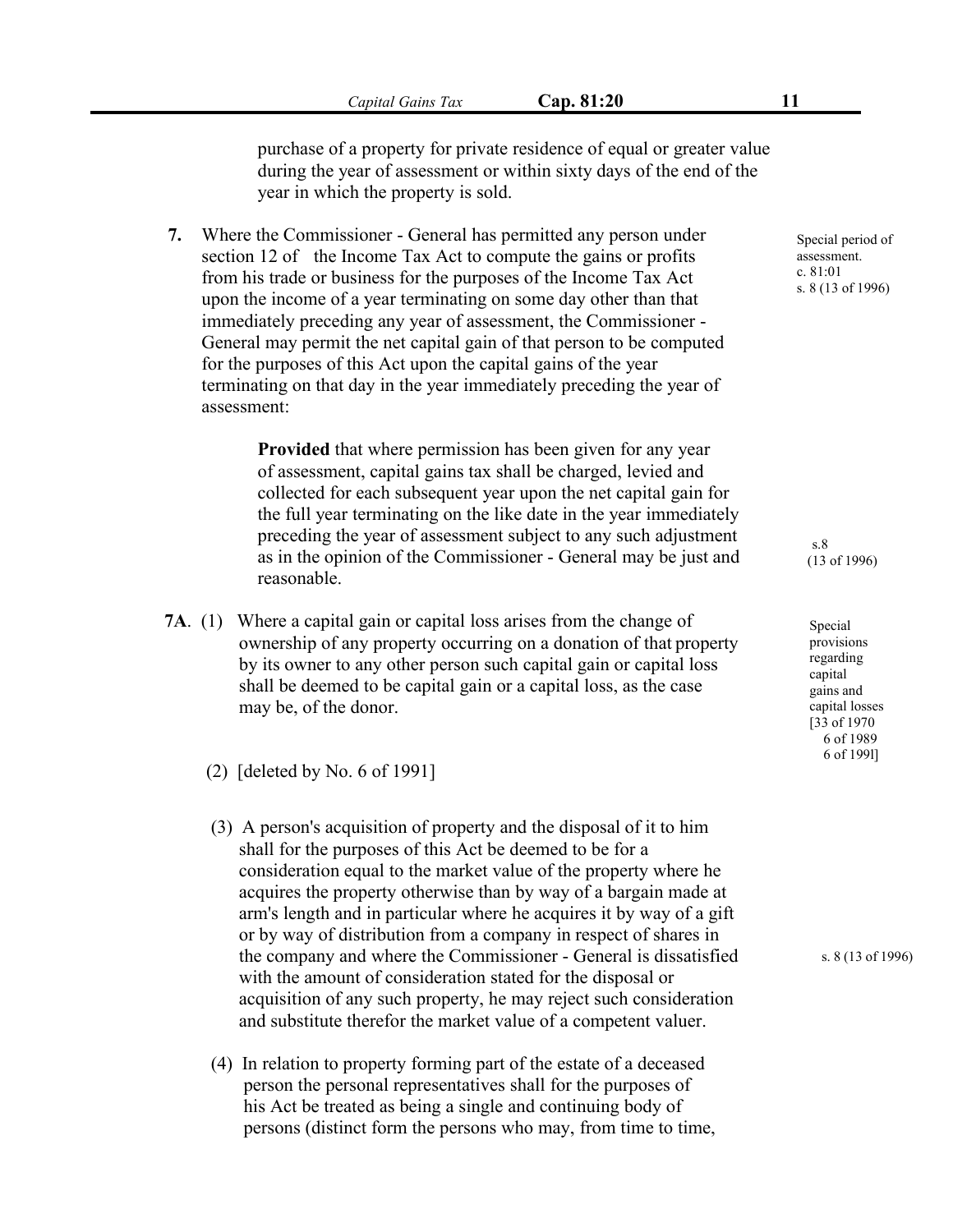be the personal representatives), and that body shall be treated as having the residence and domicile of the deceased at the date of death.

- (5) [deleted by No. 6 of 1991 ]
- (6) On a person acquiring any property as a beneficiary of a deceased person's estate he shall be treated as if the personal representatives' acquisition of the asset had been his acquisition of it.
- (7) [deleted by No. 6 of 1991]
- $(8)$  Capital gains tax due from the personal representatives of a deceased person may be assessed and charged on and in the name of anyone or more of those personal representatives, but where an assessment is made in pursuance of this subsection otherwise than on all the personal representatives the persons assessed shall not include a person who is not resident or ordinarily resident in Guyana.
- (9) Chargeable gains accruing to the personal representatives of a deceased person, and capital gains tax chargeable on or in the name of such personal representatives, shall not be regarded for the purposes of this Act as accruing to, or chargeable on, any other person.
- (10) [deleted by No. 6 of 1991]
- (11) [deleted by No. 6 of 1991]
- (12) A person shall not be chargeable with capital gains tax in respect of any acquisition and disposal by reference to a disposalunder this section made to any institution or endowment mentioned in section 6(k) of the Property Tax Act, or the Government for public purposes, or to any prescribed institution or organisation of a national character in Guyana, pursuant to Section 35 of the Income Tax Act.

Charge of capital gains tax (22 of 1967 33 of 1970 6 of 1989 16 of 1994 3 of 2019 6 of 2021)

c. 81:21

c. 81:01

- **8.** (1) Capital gains tax shall, subject to this Act, be payable at the rate specified in section 12 upon the net chargeable capital gains of any person accruing in or derived from Guyana or elsewhere and whether received in Guyana or not in respect of capital gains arising from –
	- (a) the change of ownership of any property occurring by sale,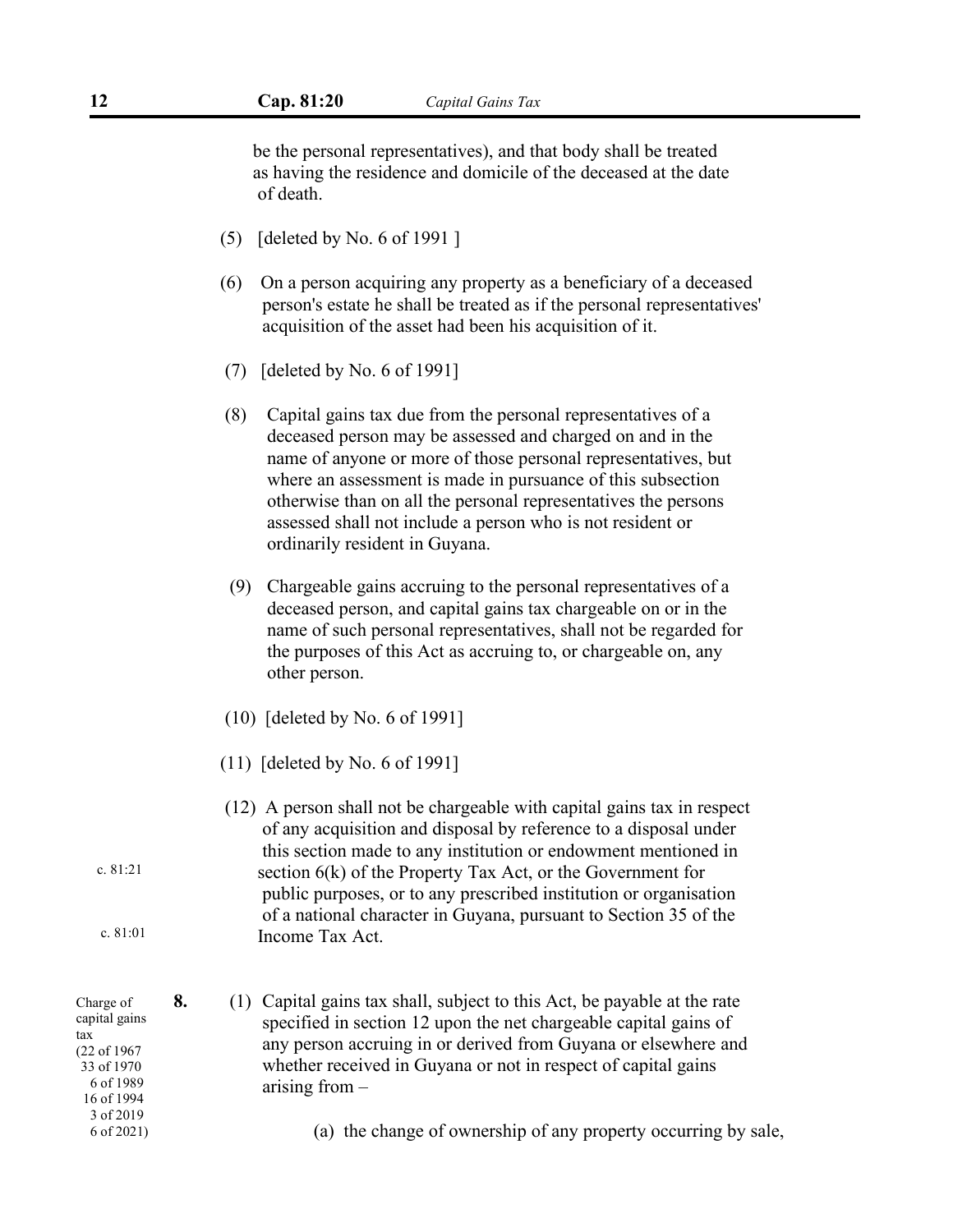disposal, transfer, realisation or exchange, or in any other manner whatsoever;

- (b) the surrender or relinquishment of any right in any property other than the surrender of a life insurance policy;
- (c) the transfer of some of the rights in any property other than the transfer of the rights of a trustee in any property subject to a trust;
- (d) the redemption of any shares, debentures, or other obligations;
- $(e)$  the dissolution of a business or the liquidation of a company;
- (f) the amalgamation or merger of two or more businesses or companies;
- (g) the formation of a company; or
- (h) any transaction in connection with which a person who promotes that transaction without being a party to it receives any commission or reward;

#### **Provided** that –

- (i) Where any such gains are treated as profits or income under the Income Tax Act no capital gains tax shall be payable on any such gains;
- (ii) in the case of capital gains accruing outside of Guyana which accrue to a person who is not ordinarily resident or is not domiciled in Guyana capital gains tax shall be payable on the amount of capital gains received in Guyana;
- (iii) the capital gains tax shall not be payable on capital gains arising from the several sources listed in paragraphs (a) to (h) inclusive where such change of ownership, surrender or relinquishment or transfer of rights, redemption, dissolution, liquidation, amalgamation, merger, formation or transaction was effected more than twenty-five years after the date of acquisition by a person of such rights, shares, debentures,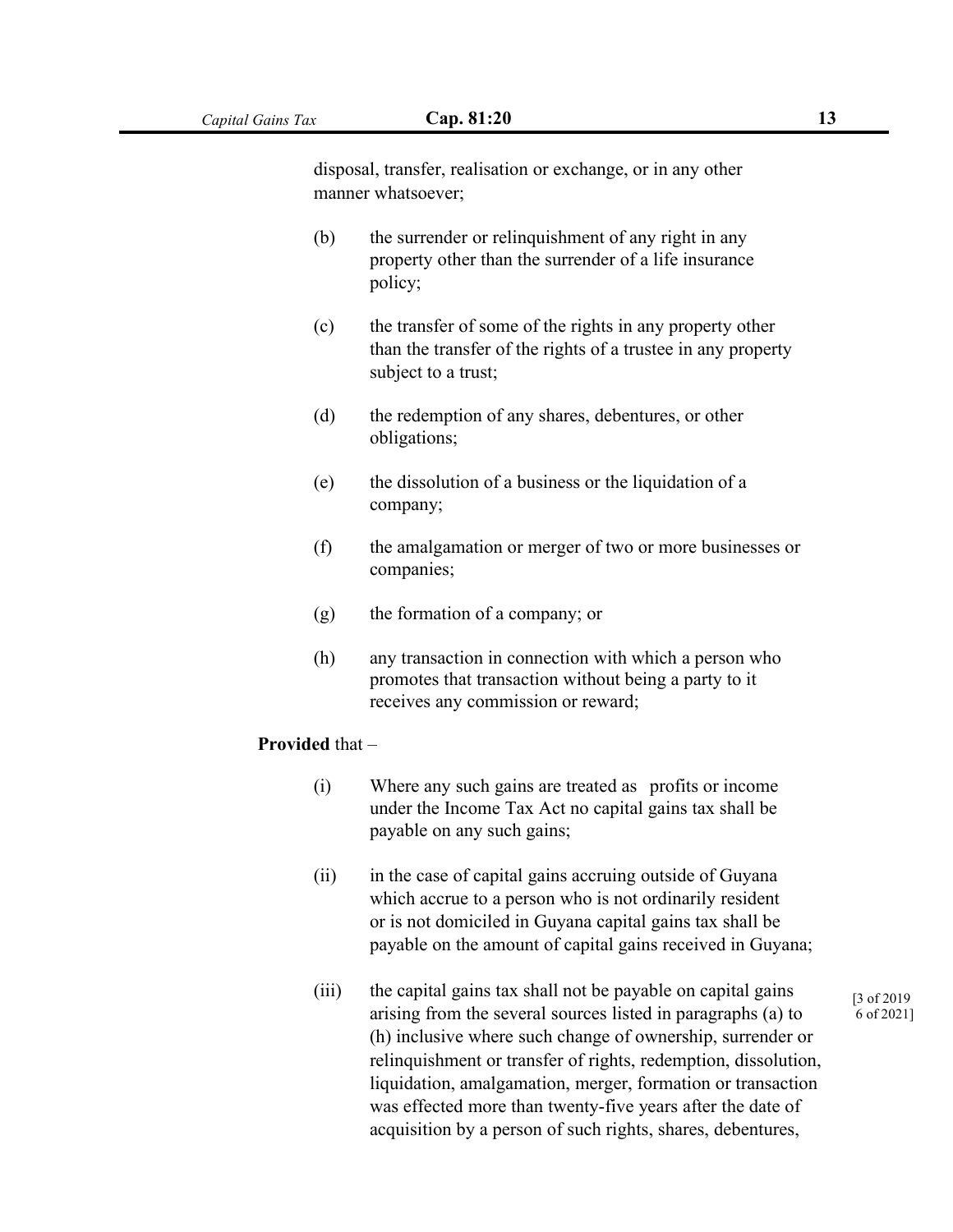or obligations, or business, or other property from which the capital gains arose.

**Provided** that the net chargeable capital gains arising to any person within a period of twelve months after the change of ownership 3 of 2019 occurs and upon which capital gains tax would, but for this paragraph, have been charged, shall unless the contrary is established by that person to the satisfaction of the Commissioner - General, be deemed to be part of the chargeable income for the year of assessment of that person arising out of gains or profits from any trade, business, profession or vocation, and chargeable with tax recoverable under the provisions of the Income Tax Act. (2) Capital Gains tax shall not be payable upon capital gains arising to any person from the change of ownership of shares or stock in public companies limited by shares, and such capital gains shall not be deemed to be part of the chargeable income of that person under the provisions of the Income Tax Act, whether or not the second provision to subsection (1) applies to such capital gains: 16 of 1994 **Provided** that in the case of a company which was a private company before 7 th March, 1994, and was subsequently Converted to a public company limited by shares, this subsection shall apply only to capital gains arising from the change of ownership of shares or stock after the expiry of two years from the date on which the company was converted into a public company limited by shares. 33 of 1970 s. 5(b) s. 8 (13 of 1996) 6 of 1989

#### **PART V ASCERTAINMENT OF CAPITAL GAINS AND LOSSES**

- **9.** The amount of a capital gain or capital loss arising from the change of ownership of any property shall be computed after making the following deductions: Deductible expenditure.
	- (a) the expenditure (other than the purchase price, if any) incurred solely in connection with the acquisition of that property by the person who is the owner of that property immediately before the occurrence of such change of ownership;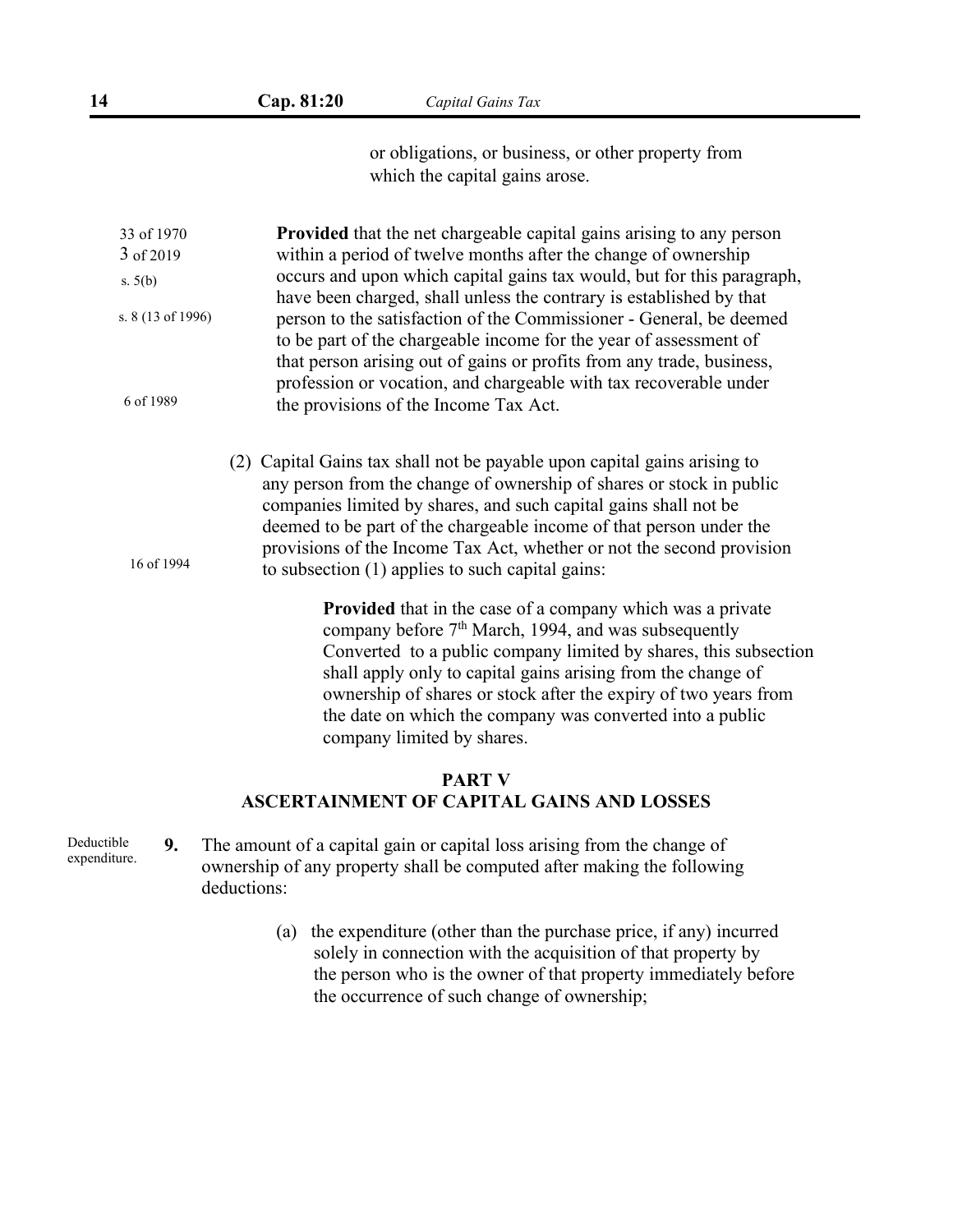- (b) the expenditure incurred by the aforesaid owner in making improvements, additions and alterations to that property; and
- (c) the expenditure incurred by the aforesaid owner solely connection with the transaction which results in such change of ownership:

**Provided** that if any amount of the aforesaid expenditure was allowed as a deduction for the purposes of income tax under the Income Tax Act or the Income Tax (In Aid of Industry) Act, such amount shall not be allowed in computing a capital gain or capital loss under this Act.

**10.** Where in any year preceding the year of assessment a net capital loss is incurred by any person the amount of the net capital loss shall be carried forward and, subject as hereinafter provided shall be set off against his net capital gain in the next twenty-four\* years in succession.

#### **Provided that –**

- (a) the amount of any such net capital loss allowed to be set off in computing the net chargeable capital gain of any year shall not be set off in computing the net chargeable capital gain of any other year; and
- (b) where in any year preceding the year of assessment the net capital loss of any person does not exceed one thousand dollars such amount of his net capital loss shall not be allowed to be carried forward as a set off against his net capital gains of future years.
- **11.** The net capital gain of a married woman living with her husband shall be charged in her name.
	- *NB Prior to year of assessment* 1988 *the net capital gain of a married woman living with her husband was charged to the net capital gain of the husband.*

c. 81:01 c. 81:02

Net capital loss carried forward. [22 of 1967]

Charge of wife's capital gains. [5 of 1987]

<sup>\*</sup> The period of six years amended to twenty-four years by Act No. 22 of 1967 still applies where the loss was incurred before 1st January, 1967.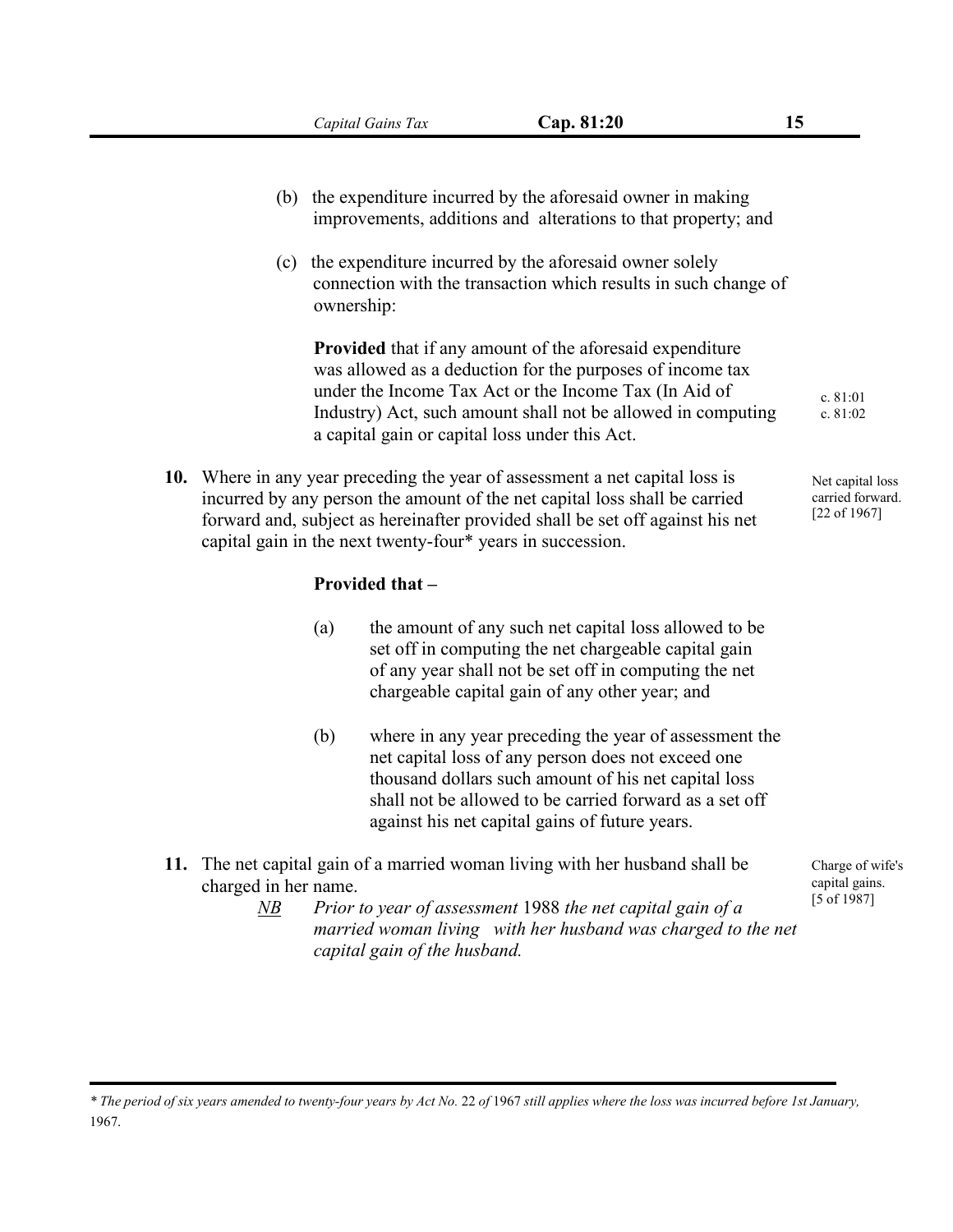#### **PART VI**

## **RATE OF CAPITAL GAINS TAX**

| Rate of tax.                | Subject to section 8, capital gains tax shall be charged upon the net    |  |
|-----------------------------|--------------------------------------------------------------------------|--|
| [22 of 1967]<br>33 of 1970] | Chargeable capital gain of any person for each year of assessment at the |  |
|                             | rate of twenty percent.                                                  |  |

**13.** Notwithstanding anything to the contrary in the Income Tax Act or the entitied to Income Tax (In Aid of Industry) Act, a company shall not be entitled to deduct income tax or capital gains tax from any dividend paid to a shareholder out of net capital gains. Companies not entitled to<br>deduct tax from dividends paid out of capital gains.

#### **PART VII**

## **RETURNS, ASSESSMENTS, APPEALS, PAYMENT RECOVERY AND PAYMENT AND OFFENCES**

| 14.  | Capital gains tax shall be assessed and collected by the Commissioner -<br>(1)<br>General.                                                                                                                                                                                                                                                                                                   |
|------|----------------------------------------------------------------------------------------------------------------------------------------------------------------------------------------------------------------------------------------------------------------------------------------------------------------------------------------------------------------------------------------------|
|      |                                                                                                                                                                                                                                                                                                                                                                                              |
|      | Every person chargeable with capital gains tax shall on or before the<br>(2)<br>prescribed day in every year deliver to the Commissioner–General a<br>true and correct return of his capital gains from every source whatsoever<br>for the year immediately preceding the year of assessment and shall, if<br>absent from Guyana, give the name and address of an agent residing<br>therein. |
| 14A. | (1) Subject to section 8, every person required by section 14 to deliver to<br>the Commissioner - General a return of his capital gains shall in that<br>return estimate the amount of tax payable.                                                                                                                                                                                          |
|      | (2) The tax estimated in subsection $(1)$ shall be paid to the Commissioner -<br>General on or before the prescribed day referred to in Section 14(2).                                                                                                                                                                                                                                       |
| 15.  | Any person who refuses, fails, or neglects to perform any act required by<br>sections 60 or 61 of the Income Tax Act as applied by this Act for the<br>purposes of the capital gains tax shall be guilty of an offence.                                                                                                                                                                      |
|      |                                                                                                                                                                                                                                                                                                                                                                                              |

c.8l:01 c.81:02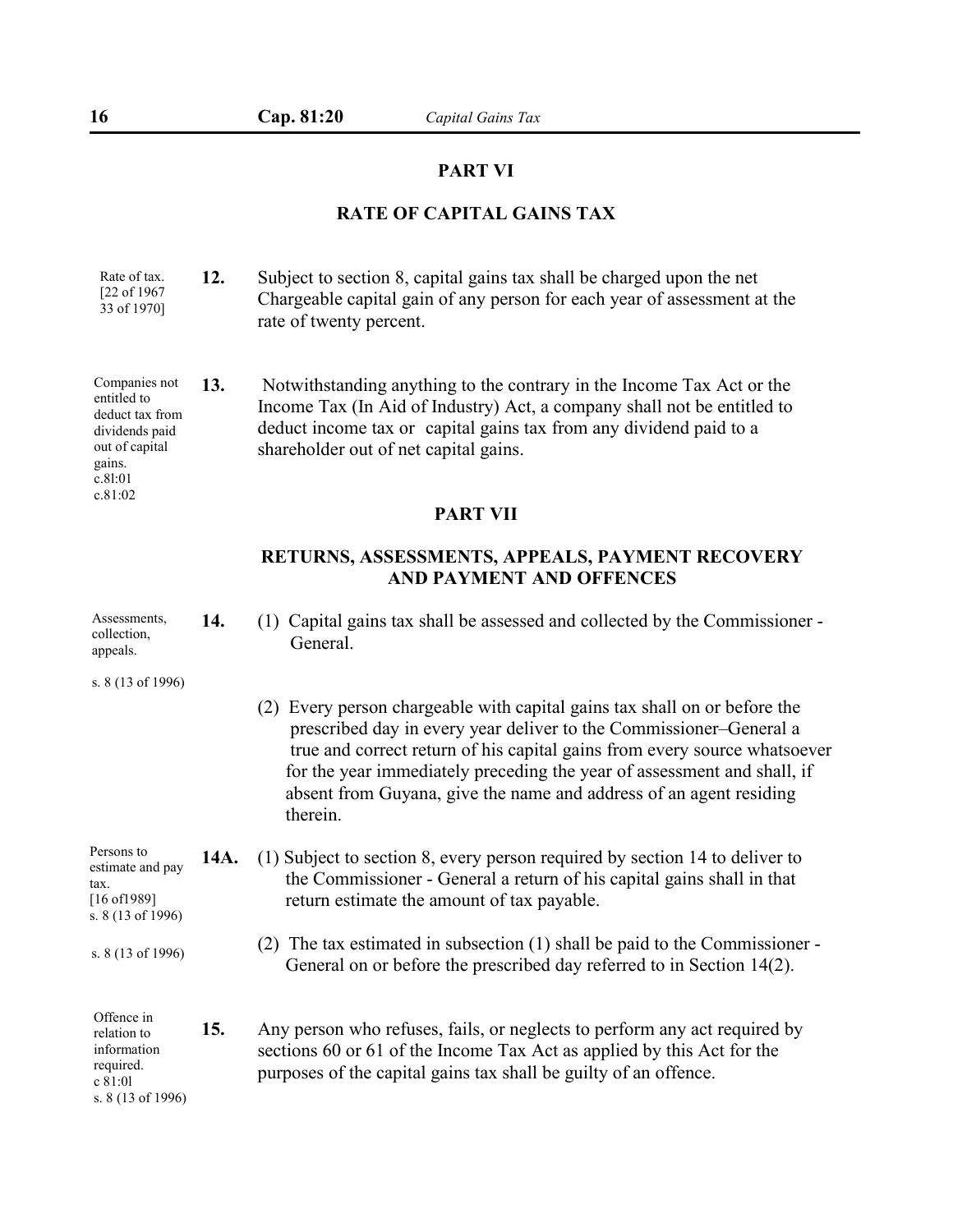- **16.** Every person who
	- (a) fails to give to the Commissioner any information required in accordance with section 63 of the Income Tax Act as applied by this Act for the purposes of the capital gains tax; or
	- (b) fails to produce for the inspection of the Commissioner or any person duly authorised by him as aforesaid any of the records specified in section 63(2) which may be required by the Commissioner or such duly authorised person to produce, shall be liable on summary conviction to a fine of ten thousand dollars or to imprisonment for six months.
- **17.** Any person who refuses to permit the Commissioner General or any officer duly authorised in writing in that behalf by him after production of his authority, to enter any premises referred to in section 64(1) of the Income Tax Act as applied by this Act for the purposes of the capital Gains tax or obstructs the Commissioner–General or such an officer in the discharge of his functions under the said subsection shall be liable on summary conviction to a fine of ten thousand dollars or to imprisonment for six months.
- **18.** Any person who refuses, fails or neglects to keep such records, books and accounts in the manner directed by the Commissioner – General under section 65(1) of the Income Tax Act, as applied by this Act for the purposes of the capital gains tax, shall be guilty of an offence.
- 19. Any person who refuses, fails or neglects to deliver any return required by section 66 of the Income Tax Act as applied by this Act for the purposes of the capital gains tax shall be guilty of an offence.
- **20.** Any person who refuses, fails or neglects to perform any act required by the Commissioner – General to be done in pursuance of section 78(4) of the Income Tax Act, as applied by this Act for the purposes of the capital gains tax, shall be guilty of an offence.
- **21.** (1) Any person who, being before the Board in pursuance of any summons, refuses to give evidence or refuses without lawful excuse to produce any book or document in his custody or control when require so to do by the Board shall be liable on summary conviction to a fine of five hundred dollars:

Offence for failure to furnish returns and particulars. .c.81:0l [8 of 1992]

Offence to obstruct Commissioner- General. s. 81:01 S. 8(13 of 1996) [8of 1992]

Failure to keep records books and accounts. c.81:0l s. 8 (13 of 1996)

Offences in relation to partnerships. c.81:0l

Failure or neglect to perform certain acts. c. 81:01 s. 8 (13 of 1996)

Offence in relation to witnesses summoned before Board of Review. [8 of 1992]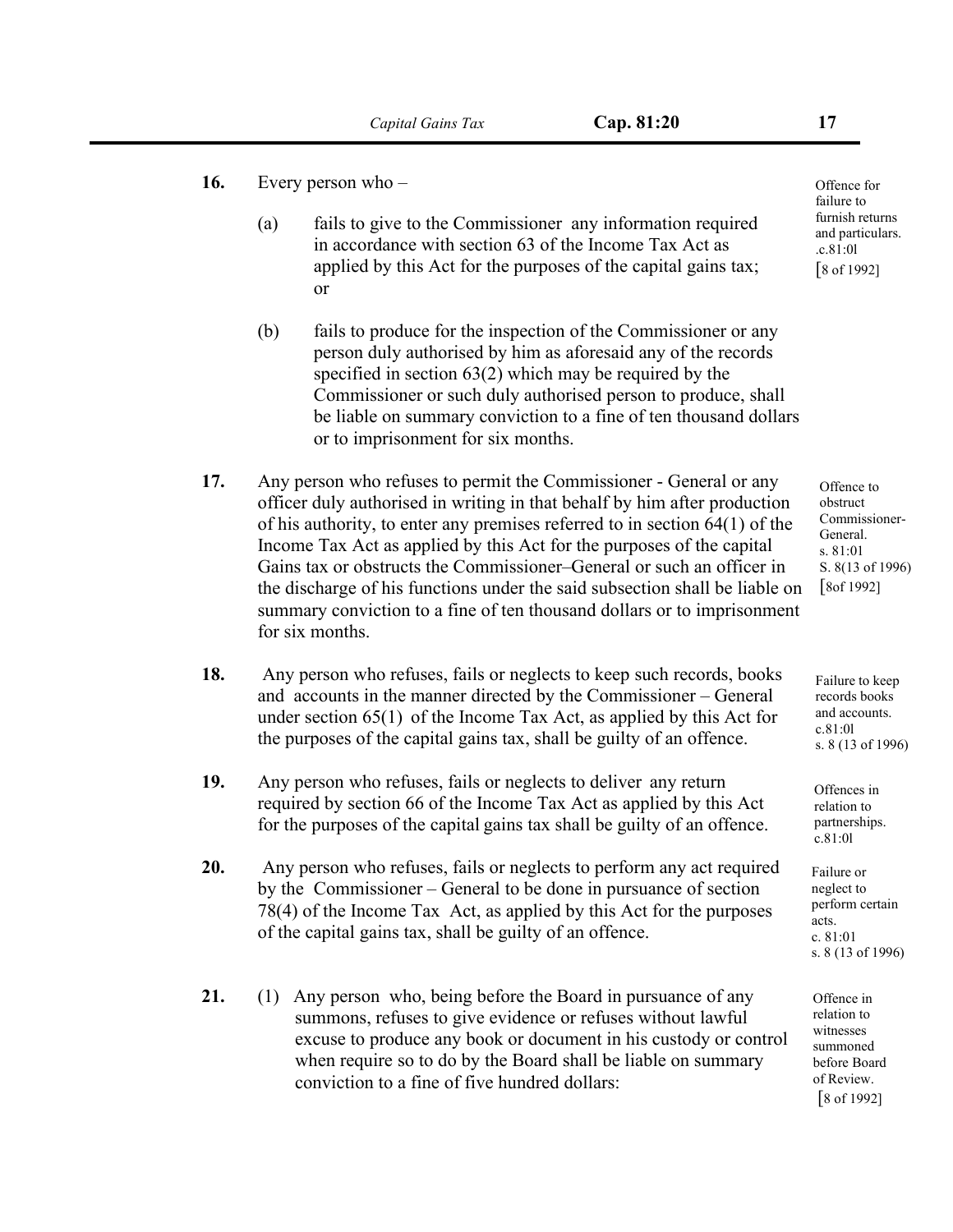|                                                                                                                                                                                                                           |     | <b>Provided</b> that no person giving evidence before the Board<br>shall be compellable to answer any question if in the opinion<br>of the Board the answer would tend to expose the witness,<br>his wife or her husband to any criminal charge or to any penalty<br>or forfeiture other than civil proceedings at the instance of the<br>State or of any other person.                                                                                                                                                                                                                       |  |
|---------------------------------------------------------------------------------------------------------------------------------------------------------------------------------------------------------------------------|-----|-----------------------------------------------------------------------------------------------------------------------------------------------------------------------------------------------------------------------------------------------------------------------------------------------------------------------------------------------------------------------------------------------------------------------------------------------------------------------------------------------------------------------------------------------------------------------------------------------|--|
| $C$ 81:01                                                                                                                                                                                                                 |     | In this section "the Board" means the Board of Review establish by<br>(2)<br>section 79 of the Income Tax Act.                                                                                                                                                                                                                                                                                                                                                                                                                                                                                |  |
| Penalties for<br>22.<br>Anyone guilty of an offence against this Act for which no special penalty<br>offences.<br>is provided shall be liable on summary conviction to a fine of five<br>[8 of 1992]<br>thousand dollars. |     |                                                                                                                                                                                                                                                                                                                                                                                                                                                                                                                                                                                               |  |
| Penalty for<br>making                                                                                                                                                                                                     | 23. | (1) Every person who without reasonable excuse $-$                                                                                                                                                                                                                                                                                                                                                                                                                                                                                                                                            |  |
| incorrect<br>return.<br>[8 of 1992]                                                                                                                                                                                       |     | makes an incorrect return by omitting or understating any<br>(a)<br>capital gains of which he is required by virtue of this Act<br>to make a return whether on his own behalf or on behalf<br>of another person; or                                                                                                                                                                                                                                                                                                                                                                           |  |
|                                                                                                                                                                                                                           |     | makes an incorrect statement in connection with a claim for<br>(b)<br>deduction in estimating capital gains; or                                                                                                                                                                                                                                                                                                                                                                                                                                                                               |  |
|                                                                                                                                                                                                                           |     | gives any incorrect information in relation to any matter or<br>(c)<br>thing affecting his own liability to capital gains tax or the<br>liability of any other person, shall notwithstanding anything<br>to the contrary contained in this Act be liable on summary<br>conviction to a fine of ten thousand dollars and double the<br>amount of tax which has been undercharged in consequence<br>of such incorrect return, statement, or information, or would<br>have been so undercharged if the return, statement or<br>information had been accepted as correct.                         |  |
| s. 8 (13 of 1996)                                                                                                                                                                                                         |     | The Commissioner–General may compound any offence under this<br>(2)<br>section, and may, before judgment, stay or compound any<br>proceedings thereunder. When the Commissioner-General has<br>compounded any such offence, the sum for which the offence is<br>compounded shall be deemed to be capital gains tax assessed under<br>this Act and all the powers of the Commissioner-General under this<br>Act to enforce payment and recovery of any assessment shall apply<br>to the payment and recovery of the sum compounded as if it were<br>capital gains tax assessed under this Act: |  |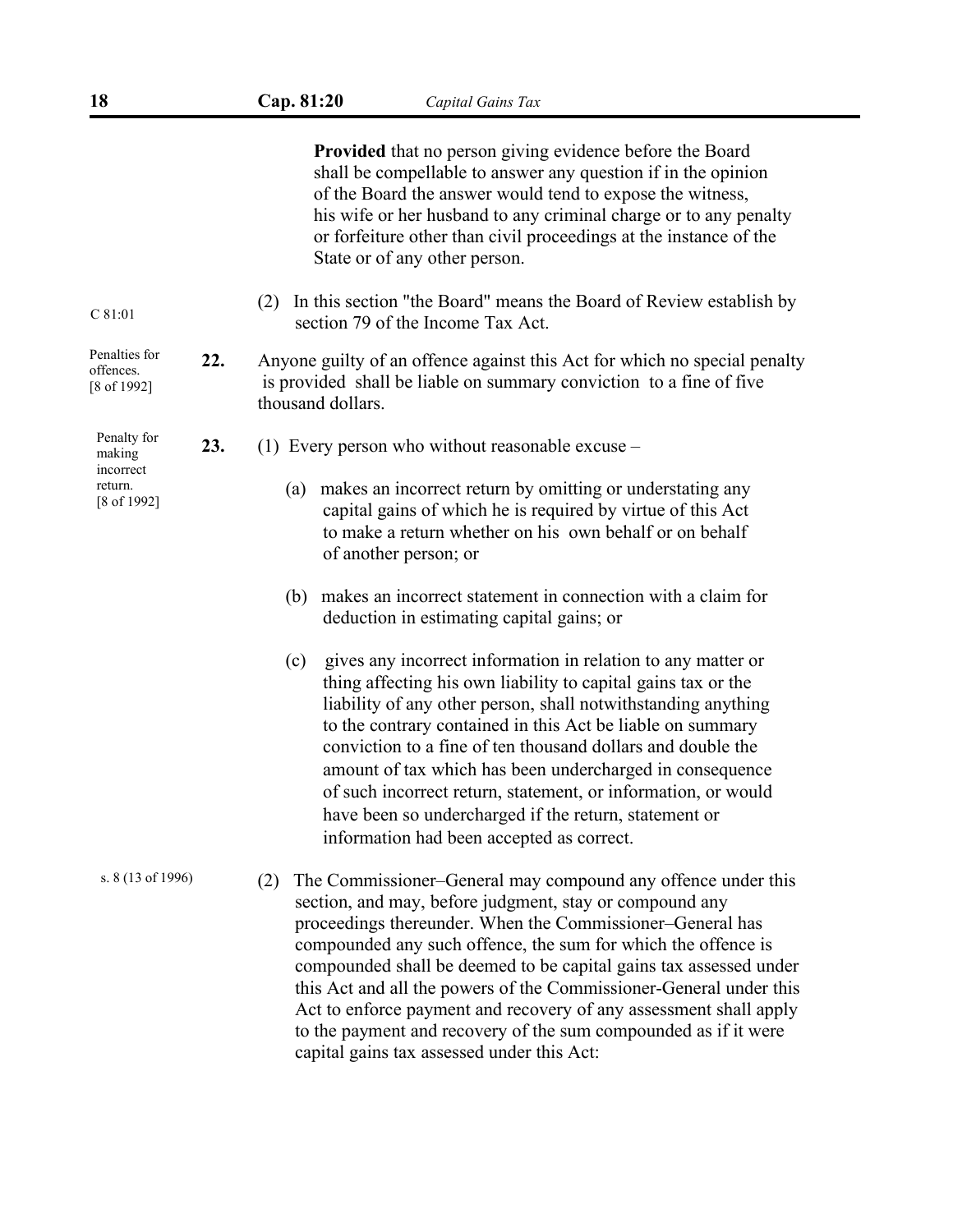**Provided** that sections 78 and 86 of the Income Tax Act, as applied by this Act for the purposes of the capital gains tax, shall not apply to any composition deemed to be capital gains tax assessed under this subsection. c.81 :01

- **24.** (1) Any person who
	- (a) (i) for the purpose of obtaining any deduction, rebate, reduction, or payment in respect of capital gains tax for himself or for any other persons; or
		- (ii) in any return, account, or particulars made or furnished with reference to capital gains tax, knowingly makes any false representations; or
	- (b) aids, abets, assists, counsels, incites, or induces another person –
		- (i) to make or deliver any false return or statement under this Act;
		- (ii) to keep or prepare any false accounts or particulars concerning any income on which capital gains tax is payable under this Act;

shall be liable on summary conviction to a fine of ten thousand dollars and treble the amount of capital gains tax which has been undercharged in consequence of such false account, particulars, return, statement, information or representation, or would have been so undercharged if the account, particulars, return, statement, information or representation has been accepted as correct, and to imprisonment for six months. 8 of 1992

(2) The Commissioner–General may compound any offence under this section, and may, before judgment, stay or compound any proceedings thereunder. When the Commissioner – General has compounded any such offence, the sum for which the offence is compounded shall be deemed to be capital gains tax assessed under this Act and all powers of the Commissioner – General under this Act to enforce payment and recovery of any assessment shall apply to the payment and recovery of the sum compounded as if it were capital gains tax assessed under this Act; s. 8 (13 of 1996)

False statements and returns. [8 of 1992]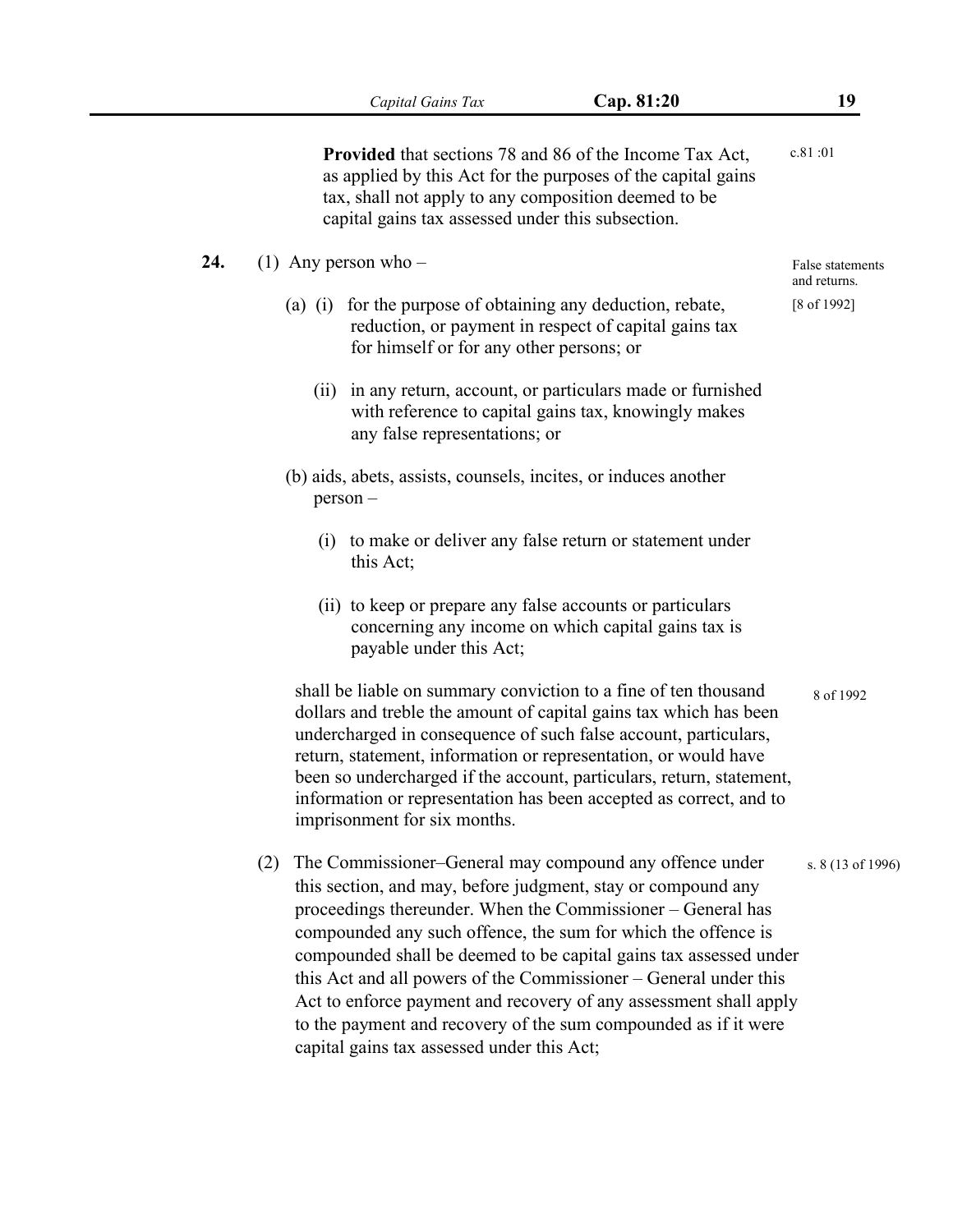| c.81:01                                                                                                                             |     | <b>Provided</b> that sections 78 and 86 of the Income Tax<br>Act, as applied by this Act for the purposes of the<br>Capital gains tax, shall not apply to any composition<br>deemed to be capital gains tax assessed under this<br>subsection.                                            |
|-------------------------------------------------------------------------------------------------------------------------------------|-----|-------------------------------------------------------------------------------------------------------------------------------------------------------------------------------------------------------------------------------------------------------------------------------------------|
|                                                                                                                                     |     | (3)<br>For the purposes of this section, a false statement or false<br>representation must be presumed to have been knowingly<br>$made -$                                                                                                                                                 |
|                                                                                                                                     |     | (a) whenever it reveals a degree of negligence on behalf<br>of the person making it which is inconsistent with his<br>obligation under this Act to make a true and correct<br>return, account, statement, representation or declaration,<br>or true and correct particulars; or           |
| s. 8 (13 of 1996)                                                                                                                   |     | (b) whenever a person fails to notify the Commissioner -<br>General without unreasonable delay of any error or<br>omission in any return, statement, declaration or<br>representation, account or particulars furnished, delivered,<br>made, kept or prepared as the case may be, by him. |
| Impending or<br>obstructing the<br>Commissioner-<br>General or his<br>officers.<br>s. 8 (13 of 1996)                                | 25. | Any person who obstructs or impedes, or insults, or molests, a<br>Commissioner - General or other officer in the discharge of his duties,<br>or in his official capacity, or in the exercise of his powers under this<br>Act, shall be guilty of an offence.                              |
| Limitation for<br>institution for<br>proceedings.                                                                                   | 26. | Proceedings for an offence under this Act may be instituted at any time<br>within six years after the commission of the offence.                                                                                                                                                          |
| Application<br>of provisions<br>of the Income<br>Tax Act for<br>the purposes<br>of the capital<br>gains tax.<br>Second<br>Schedule. | 27. | The provisions of the Income Tax Act specified in the Second<br>(1)<br>Schedule to this Act shall, as the same apply to income tax, apply<br>mutatis mutandis in relation to the capital gains tax.                                                                                       |
| c.81:01<br>$[8 \text{ of } 1992]$                                                                                                   |     | [deleted by 8 of 1992]<br>(2)                                                                                                                                                                                                                                                             |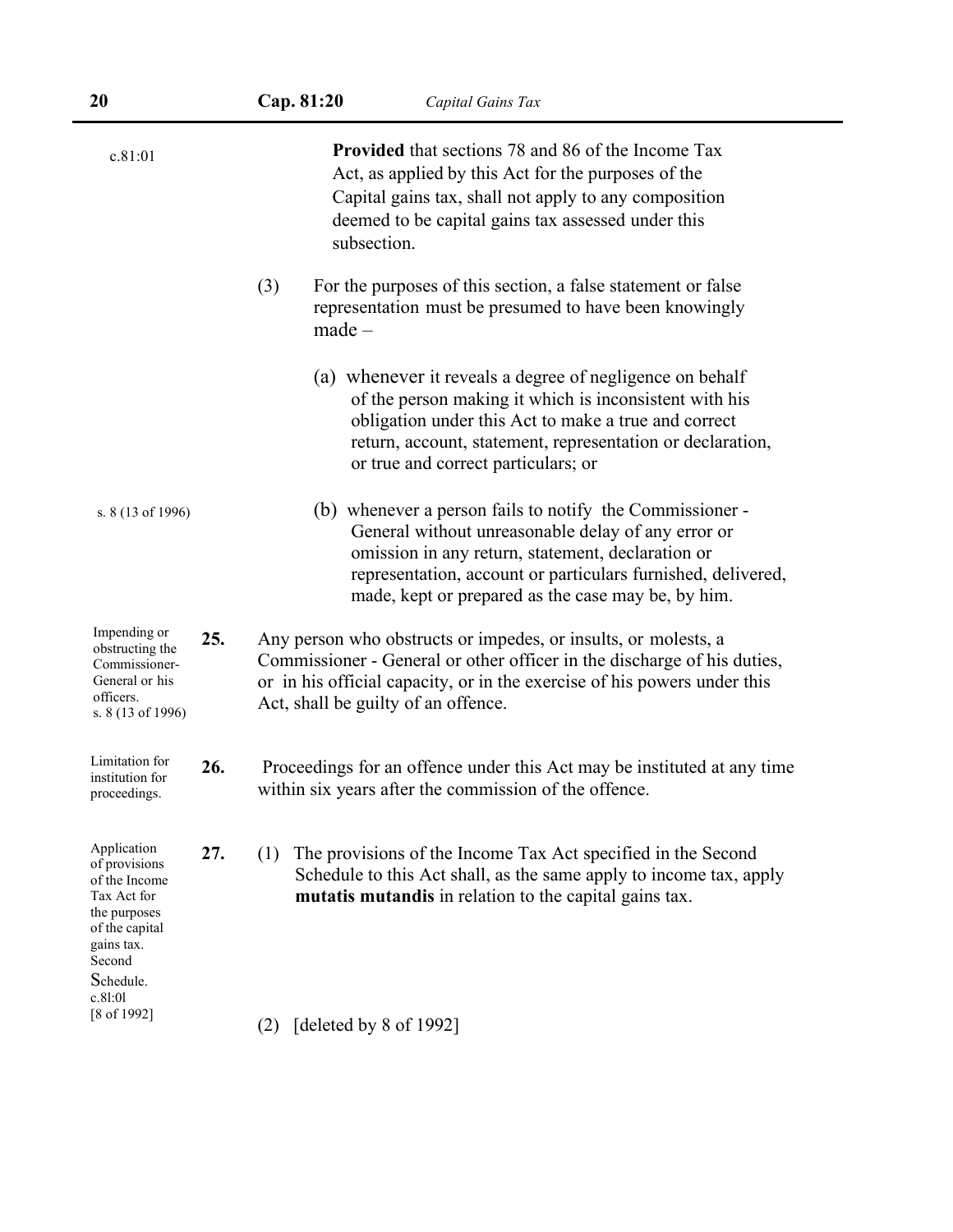- **27A.** Sections 89 and 90 of the Income Tax Act and any other written Law relating to Double Taxation Relief shall mutatis mutandis apply to and in relation to Capital Gains Tax and gains chargeable thereto.
- **28.** The Minister may, from time to time, make regulations generally for carrying out the provisions of this Act and regulations may be made to take effect for the year of assessment commencing on the 1 st January, 1965.

#### **FIRST SCHEDULE**

#### **DECLARATION OF SECRECY**

I, ........................................................................................................ do so solemnly declare that I will truthfully, faithfully, impartially and honestly, according to the best of my skill and knowledge execute the powers and authorities vested in me by the Capital Gains Tax Act and that I will exercise the powers entrusted to me by the said Act in such manner only as shall appear to me necessary for the due execution of the same; and that I will judge and determine upon all matters and things which shall be brought before me under the said Act, without favour, affection or malice; and that I will not disclose any particular contained in any schedule, statement, return or other document delivered with respect to any tax charged under the provision of the said Act, or any evidence or answer given by any person who shall be examined, in pursuance of the said Act, excepting to such persons only as shall act in the execution of the said Act, and where it shall be necessary to disclose the same to them for the purposes of the said Act, or for the purposes of or in the course of a prosecution for perjury, or for an offence under the said Act.

……………………………………………………………

MAGISTRATE

Double Taxation Relief. c.8l:0l 6 of l99l

Power to make regulations.